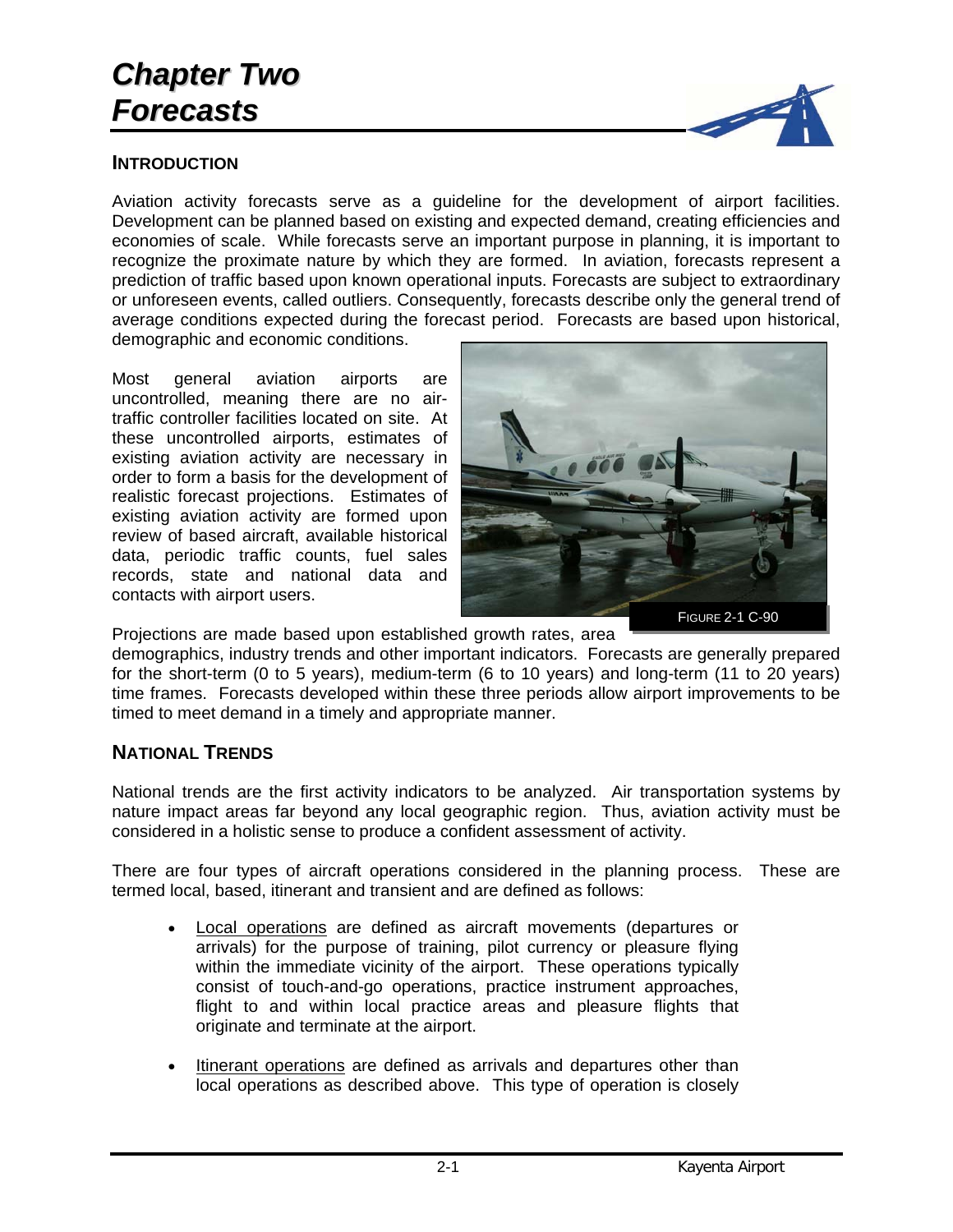tied to local demographic indicators such as local industry and business use of aircraft and usage of the facility for recreational purposes.

- Based aircraft operations are defined as the total operations made by aircraft based (stored on a permanent, seasonal or long-term basis) at the airport with no attempt to classify the operations as to purpose.
- Transient operations are defined as the total operations made by aircraft other than those based at the airport. These operations typically consist of business or pleasure flights originating elsewhere with termination or a stopover at the airport.



National activity levels fluctuate based upon socio-economic and political factors. Technological innovation can also greatly impact aviation. General aviation manufacturers are currently working with the National Aeronautics and Space Administration (NASA) to develop low-cost and efficient jets for use by private individuals. The Small Aircraft Transportation System (SATS) is expected to increase the proportion of turbine to piston aircraft in the long-term. These composite turbojet aircraft, most with ARCs of B-I, will be more affordable and capable of operating at most airports, including Kayenta. The expected impact will be an increase in airport utilization. The General Aviation Manufacturer's Association (GAMA) produces activity forecasts for the nationwide system. Table 2-1 shows the latest forecast produced for aviation activity.

| TABLE 2-1 | <b>NATIONAL GENERAL AVIATION FORECAST</b> |           |                           |     |       |
|-----------|-------------------------------------------|-----------|---------------------------|-----|-------|
|           |                                           |           | Hours Flown (in millions) |     |       |
| Year      | <b>SE</b>                                 | <b>ME</b> | TP                        | TJ  | Total |
| 2004      | 18.1                                      | 2.9       | 2.1                       | 3.1 | 30.2  |
| 2005      | 18.3                                      | 2.9       | 2.2                       | 3.3 | 30.7  |
| 2006      | 18.4                                      | 2.9       | 2.1                       | 3.6 | 31.1  |
| 2007      | 18.6                                      | 2.9       | 2.1                       | 3.8 | 31.6  |
| 2008      | 18.7                                      | 2.9       | 2.2                       | 4.1 | 32.2  |
| 2009      | 18.8                                      | 2.9       | 2.2                       | 4.4 | 32.7  |
| 2010      | 18.9                                      | 2.9       | 2.2                       | 4.7 | 33.2  |
| 2011      | 19.0                                      | 2.9       | 2.2                       | 5.0 | 33.7  |
| 2012      | 19.1                                      | 2.9       | 2.2                       | 5.3 | 34.2  |
| 2013      | 19.2                                      | 2.9       | 2.2                       | 5.6 | 34.7  |
| 2014      | 19.3                                      | 2.9       | 2.3                       | 5.9 | 35.2  |

*Source: General Aviation Manufacturer's Association 2003 Statistical Handbook* 

A significant decrease in general aviation activity resulted from the 2001 terrorist attacks. Known operations for 2003 rebounded to a 13% increase, meaning general aviation activity recovered.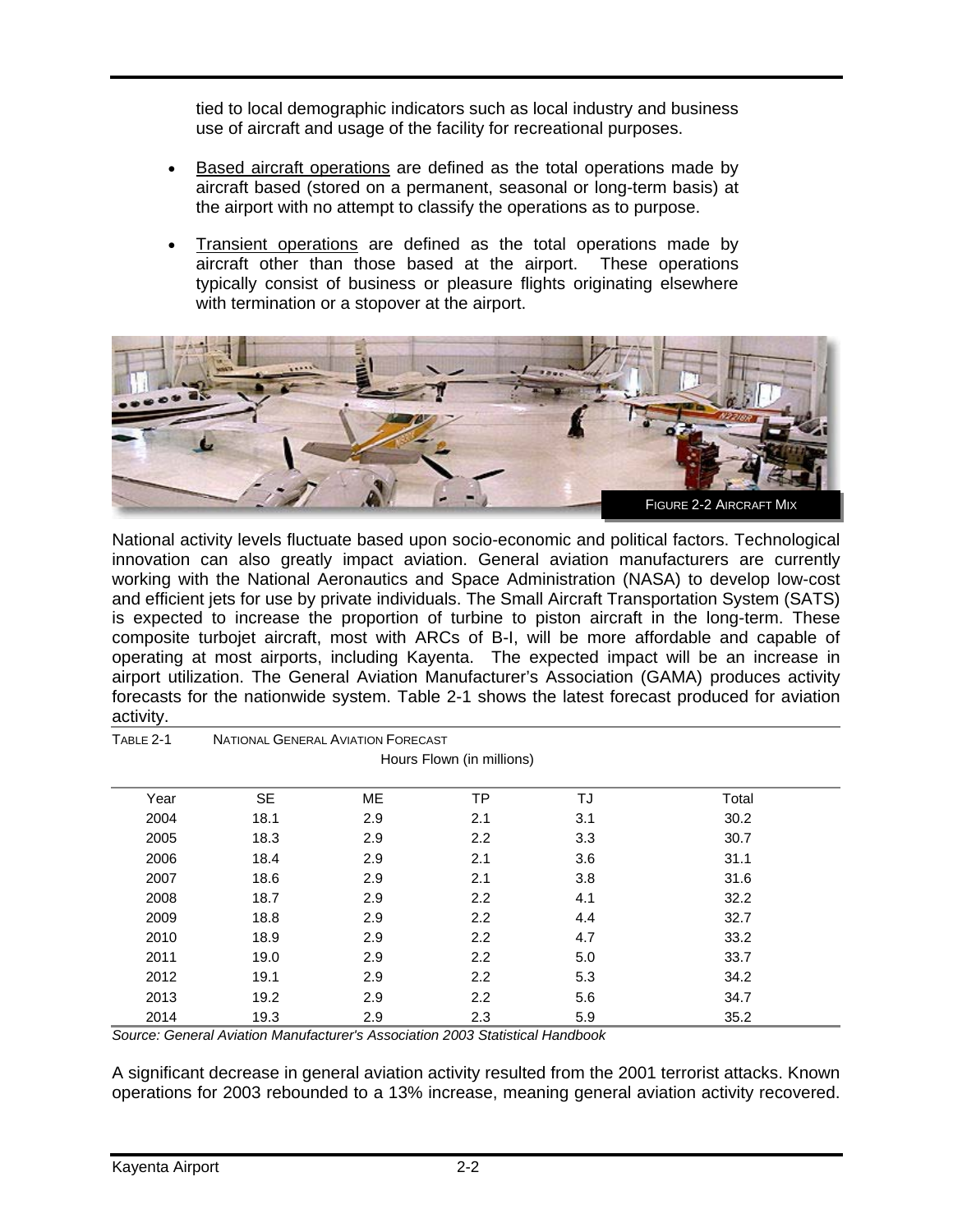One factor driving the increase in operations is the proliferation of used aircraft on the market. GAMA reports that fully 17% of business jets are for sale, meaning prices have softened considerably. Similar trends can be found for piston and turboprop markets. The excess supply of aircraft has reduced the cost of acquisition, meaning it is relatively cheaper to fly. This has a positive impact on aviation operations nationwide. Consequently, continued growth is expected as the greater economic outlook improves.

| TABLE 2-2 BASED AIRCRAFT INVENTORY |                    |
|------------------------------------|--------------------|
| Aircraft Type                      | <b>Tail Number</b> |
| King Air C-90                      | N13GZ              |
| King Air B-200                     | N8887X             |

## **EXISTING ACTIVITY**

There are various sources available for determining existing activity levels at an airport. These can include, but are not limited to, Federal Aviation Administration (FAA) Form 5010-1, FAA Terminal Area Forecast (TAF), State Aviation System Plans, on-site inventory and the airport sponsor's records.

An aircraft fleet mix analysis is used to evaluate the type of aircraft currently using and expected to use the airport. This evaluation aids the airport sponsor in implementing development plans to serve the type of aircraft the airport users prefer. The design criteria for runways and taxiways are typically based upon the weight, wingspan and speed of the aircraft that will use the airport facilities. Consequently, it is imperative to analyze existing and forecast users and their aircraft.

The FAA Airport Master Record, Form 5010, is the official record used to document airport physical conditions and other pertinent information. The information is collected via inspection and generally includes an annual estimate of aircraft activity as well as based aircraft. Unfortunately, the accuracy of the information contained in the 5010-1 Form varies according to the existing conditions surveyed at the time of submittal. This means the Master Record should not be used as a sole indicator of activity because its estimates can lag behind actual changes in activity. The current FAA 5010-1 Form for Kayenta Airport indicates three based aircraft and 4,700 annual operations.

The FAA also maintains active historical records and operational activity forecasts. The Terminal Area Forecast (TAF) is an historical record and forecast for based aircraft and annual operations. The 2004 TAF reports three presently based aircraft at the airport and 4,626 annual operations.

| TABLE 2-3                     | <b>BASED AIRCRAFT AND ACTIVITY</b> |       |       |
|-------------------------------|------------------------------------|-------|-------|
|                               | 2004                               | 2004  | 2004  |
|                               | Form 5010 FAA TAF Inventory        |       |       |
| <b>Based Aircraft</b>         | 3                                  | 3     | 2     |
| Air Taxi Operations           | 1,000                              | 1,000 | 156   |
| <b>Local General Aviation</b> | 2,500                              | 2,450 | 0     |
| Itinerant General Aviation    | 1,200                              | 1,176 | 4,368 |
| <b>Total Operations</b>       | 4,700                              | 4,626 | 4,524 |

\* Estimated from airport user input

An on-site inventory conducted in September 2004 identified 2-based aircraft; both multi-engine turboprop aircraft used for air medivac operations. The airport manager confirmed this information. Table 2-3 summarizes existing based aircraft and activity estimates. These estimates were derived from local pilots and airport users. Eagle Air Med and Aero Care both utilize

the field conducting an approximate average of three flights daily each, thus generating 12 air ambulance operations per day. The 156 air taxi operations were derived from air tour operator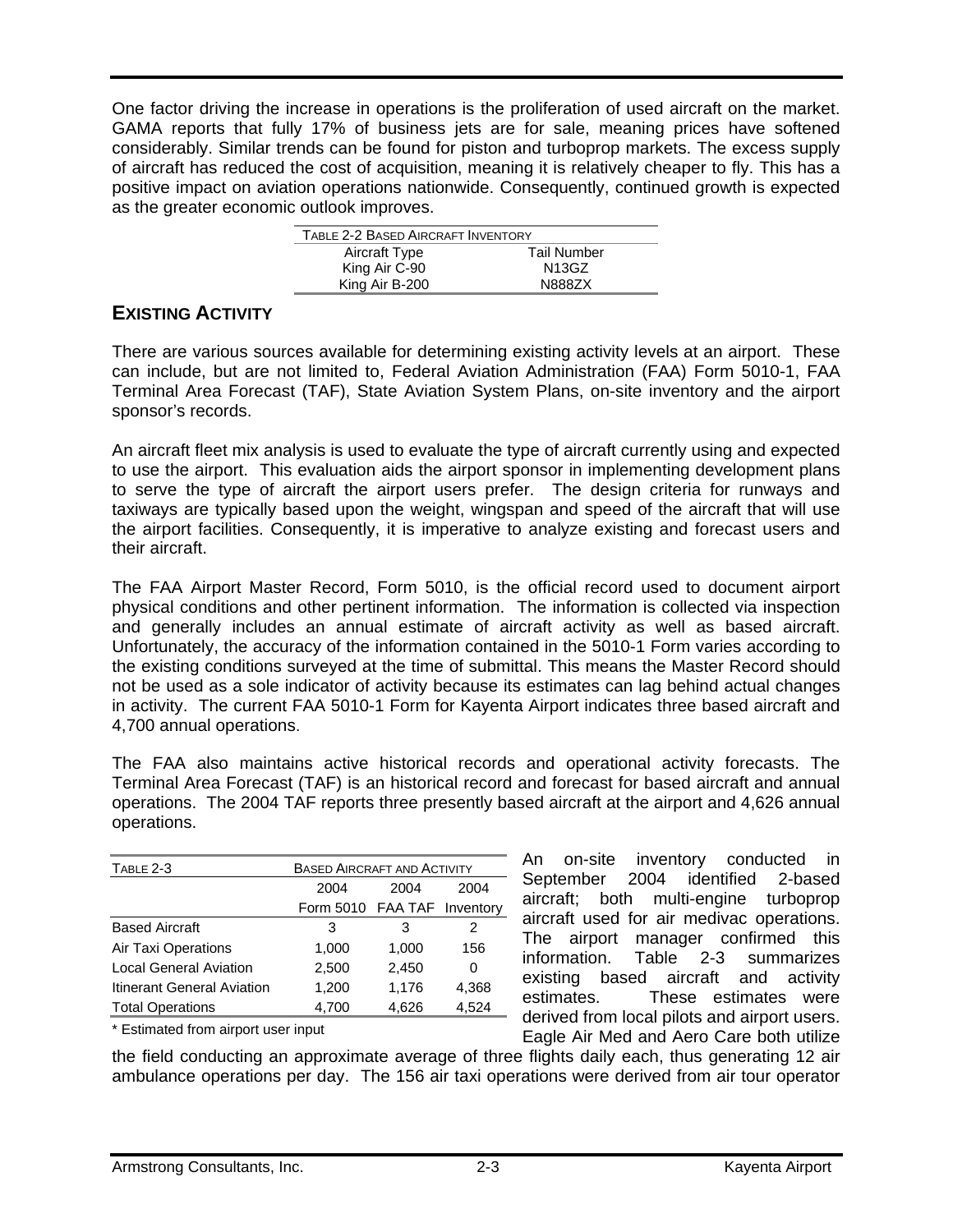estimates that stated they utilize the airport on an occasional basis approximately once a week. There are currently no Military operations taking place at the Kayenta Airport.

## **FORECASTS OF AVIATION ACTIVITY**

#### **BASED AIRCRAFT**

Although the number of based aircraft at the airport is currently low, the potential exists for future air tour operators to use Kayenta and provide an increase in traffic from tourists. The volume and actual number of aircraft that will be based in Kayenta depends on many factors and the action taken to draw in additional services to the area.

The first method (Low) used a population trend projection of the current number of .38 aircraft per 1,000 people which was found by taking 2,000 and dividing it by 5,241 which is the number of people per based aircraft in Kayenta, the result gives Kayenta 3 based airplanes in 2025.

The second forecasting method (High) for based aircraft utilized a comparison analysis of other communities in Arizona and Utah with similar population and per capita income. The conclusion of the comparison is reflected in Table 2-4. Using the Kayenta Strategic Plan for Community and Economic Development, Kayenta is expected to enhance the quality of life for the people living there. The results of implementing the plan are anticipated to raise the Per Capita Income to levels that reflect the communities of similar size. The average number of airplanes per 1,000 people for the comparison communities is 3. The per capita based aircraft ratio was trended to 3 based airplanes per 1,000 people over the 20-year planning period and was then multiplied by the projected population for Kayenta. This calculation results in 25 based aircraft in 2025.

The third method (Medium) also used the comparison method; however, over the next 10 years it is reasonable to expect Kayenta to reach half of the comparative average of 3 airplanes per 1,000 giving them 1.5 based aircraft per 1,000 people in 2015. From that point the 1.5 based aircraft per 1,000 people is expected to remain constant and growth in based airplanes will correlate strictly with population growth, giving Kayenta 12 based airplanes in 2025. This method is the preferred method giving the most realistic and somewhat conservative projection for based aircraft over the next 20 years.

|              | TABLE 2-4 AREA AIRPORT DATA |                      |                       |            |                                              |                                   |  |  |  |  |
|--------------|-----------------------------|----------------------|-----------------------|------------|----------------------------------------------|-----------------------------------|--|--|--|--|
| Name         | Population                  | Per Capita<br>Income | <b>Based Aircraft</b> | Operations | <b>Based Aircraft</b><br>per 1,000<br>people | Operations<br>per 1,000<br>people |  |  |  |  |
| Benson, AZ   | 4.716                       | \$17,315             | 11                    | 5.460      | 2.33                                         | 1,157                             |  |  |  |  |
| Kanab, UT    | 3.564                       | \$16.128             | 18                    | 10.250     | 5                                            | 2.873                             |  |  |  |  |
| Holbrook, AZ | 5.048                       | \$13,912             | 18                    | 4.650      | 3.56                                         | 921                               |  |  |  |  |
| Chinle, AZ   | 5,366                       | \$8,755              | 5                     | 2,400      | .93                                          | 447                               |  |  |  |  |
| Average:     | 4.674                       | \$14.027             | 13                    | 5,690      | 3                                            | 1,349                             |  |  |  |  |
| Kayenta, AZ  | 5.241                       | \$9.421              | っ                     | 4.524      | .38                                          | 457                               |  |  |  |  |
| _ _          | -- - - - - - -              |                      |                       |            |                                              |                                   |  |  |  |  |

Source: FAA Form 5010s, US Census 2003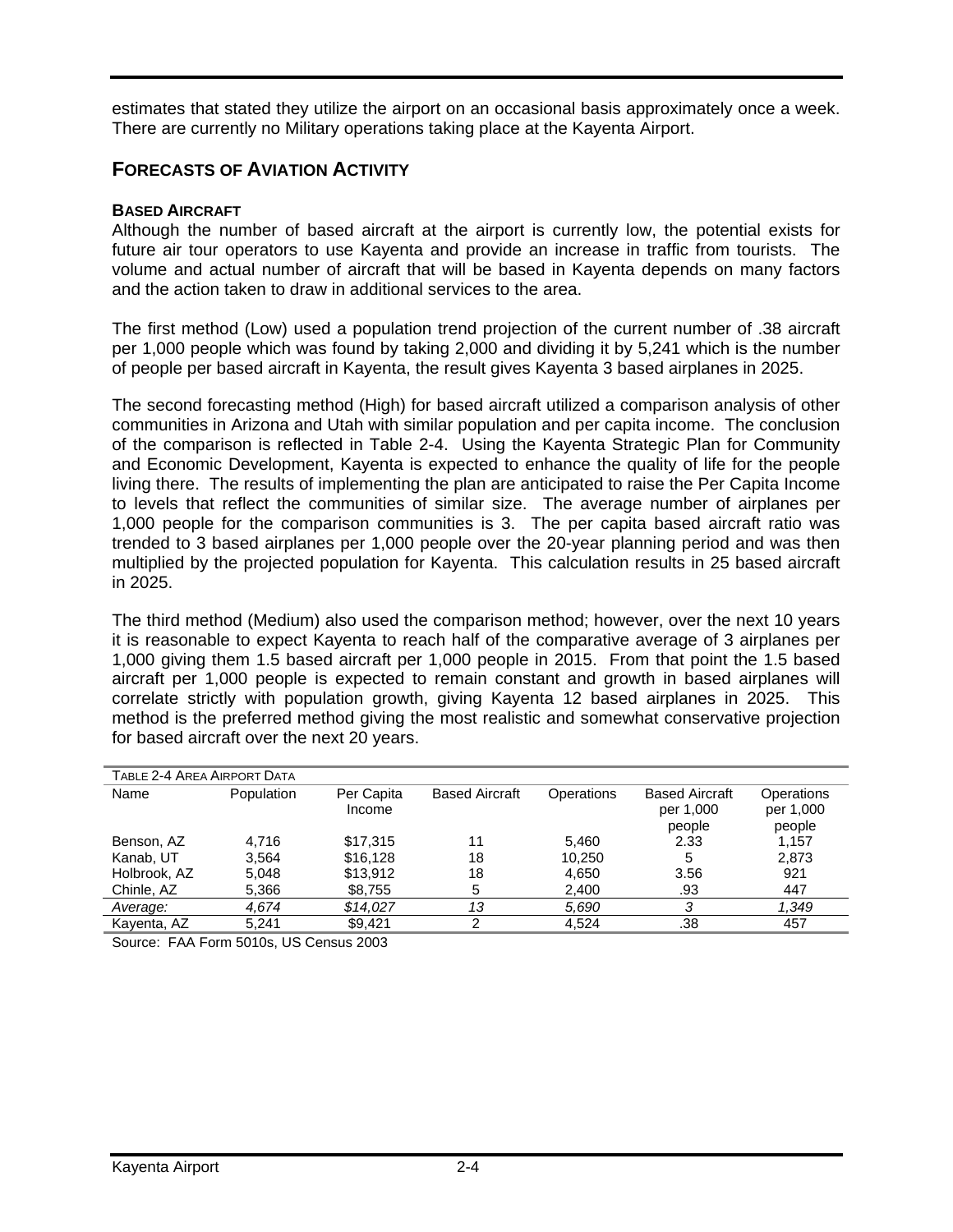

The third method (medium trend) forecast has been selected as the preferred forecast for planning purposes. This forecast is consistent with the Strategic Plan for Community and Economic Development and by reviewing economic and demographic trends for the areas seems to best predict the future number of based aircraft at the Kayenta Airport.

#### **ANNUAL OPERATIONS FORECAST**

The existing FAA Terminal Area Forecast (TAF) predicts a constant activity level of 3-based aircraft and 4,626 annual operations throughout the 20-year planning period.

 In order to develop a preferred method of forecasting aircraft operations at the Kayenta Airport, a number of methods were analyzed. The first method (high) used the existing Kayenta level of operations per based aircraft (OPBA). This method divided 4,524 operations by 2-based airplanes resulting in 2,262 OPBA. The 2,262 OPBA was then multiplied by the forecasted number of Kayenta based aircraft to determine total forecasted operations and resulted in approximately 27,144 operations in 2025.

The second method (low) utilized the recommended OPBA from FAA Order 5090.3C Field Formulation of the National Plan of Integrated Airports Systems (NPIAS). FAA Order 5090.3C states that a general guideline of 350 operations per based aircraft for busier general aviation airports with a high volume of itinerant traffic is a reasonable method of forecasting operations. The 350 OPBA was then multiplied by the number of forecasted based aircraft. The number of operations for air ambulance was calculated separately. Given that air ambulance operations are based in Kayenta, but serve the entire Navajo Nation, air ambulance operations are forecasted to increase at the same rate as the population projections for the Navajo Nation. This growth was added to the operations forecast. The results of this were approximately 9,656 operations in 2025.

The preferred method (medium) was developed by using the average number of operations per aircraft from the comparison airports found in Table 2-4; this number (438) was then multiplied by the forecasted based aircraft. The air ambulance operations were then added to this number to give the 10,712 annual operations in Kayenta for the year 2025.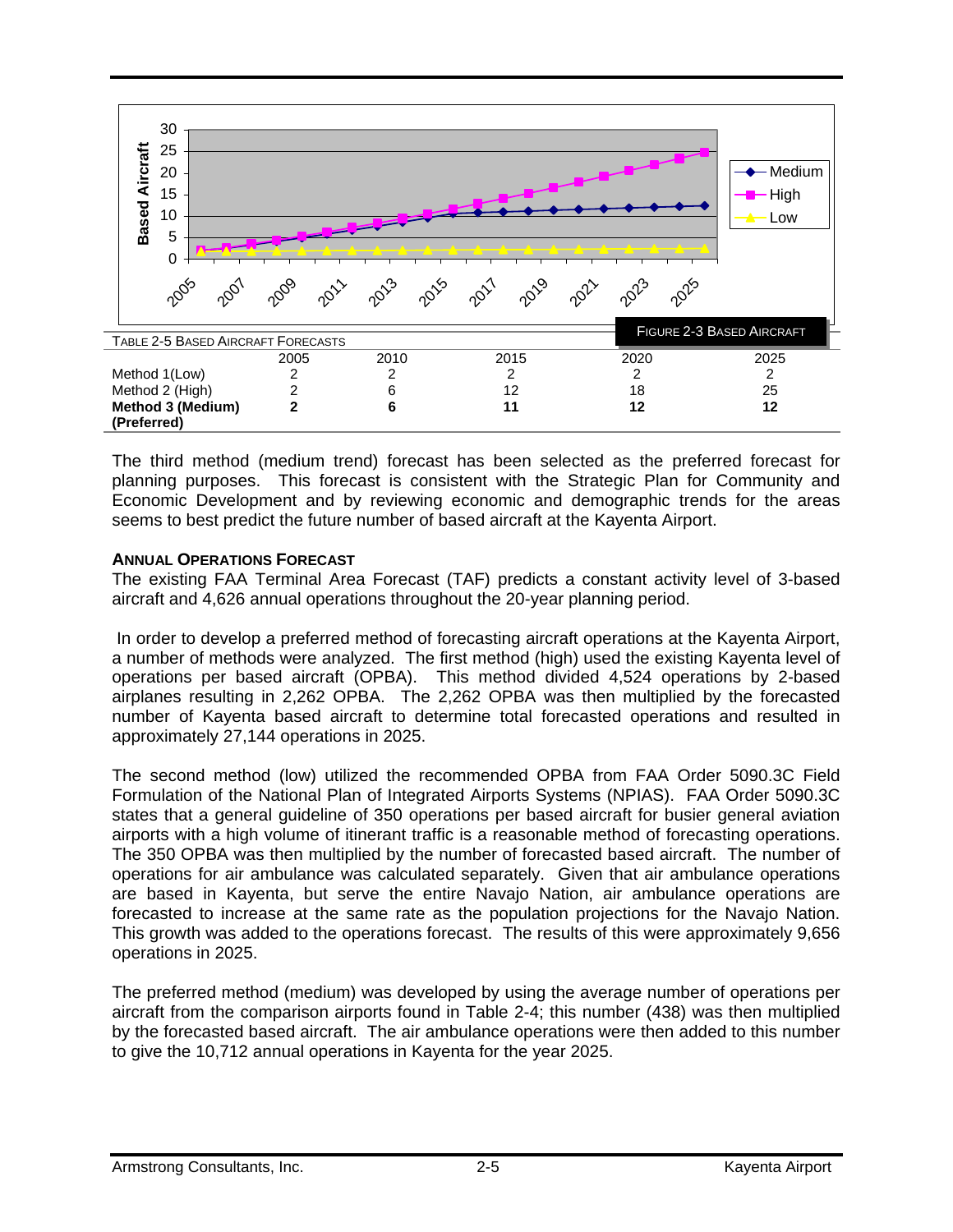

| TABLE 2-6 ANNUAL AIRCRAFT OPERATIONS FORECASTS |       |        |        |        |        |  |  |  |
|------------------------------------------------|-------|--------|--------|--------|--------|--|--|--|
|                                                | 2005  | 2010   | 2015   | 2020   | 2025   |  |  |  |
| Method 1 (High)                                | 4.524 | 13.572 | 24.882 | 27.144 | 27.144 |  |  |  |
| Method 2 (Low)                                 | 4.524 | 6.725  | 8.747  | 9.379  | 9,656  |  |  |  |
| Method 3 (Medium)                              | 4.524 | 7.254  | 9.716  | 10.436 | 10.712 |  |  |  |
| (Preferred)                                    |       |        |        |        |        |  |  |  |

| TABLE 2-7 ENPLANEMENT DATA |        |  |  |  |
|----------------------------|--------|--|--|--|
| Year                       | Number |  |  |  |
| 2001                       | 72     |  |  |  |
| 2002                       | 45     |  |  |  |
| 2003                       | 1,265  |  |  |  |
| 2005                       | 1,265  |  |  |  |
| 2010                       | 1,404  |  |  |  |
| 2015                       | 2,392  |  |  |  |
| 2020                       | 3,380  |  |  |  |
| 2025                       | 4.368  |  |  |  |

#### **ENPLANEMENT FORECAST**

Aircraft enplanements, as used in this report, refer to the loading of passengers onto commercial service, charter or air taxi aircraft. Kayenta Airport does not currently receive scheduled commercial aircraft service. The airport is however served by air tour operators on an irregular basis, when weather becomes poor and traffic is unable to land at the Monument Valley Airport. Aircraft that are usually associated with the air tours are multi-

engine and single engine aircraft that carry 8-12 passengers. Assuming the air tour operators start utilizing the airport on a regular basis, upon the completion of the anticipated improvements to Kayenta, year 2025 enplanements are projected to be 4,368 annually. This is assuming an average of 12 enplanements daily.

#### **AIRPORT SEASONAL USE DETERMINATION**

A seasonal fluctuation in aircraft operations may be expected at any airport. This fluctuation is most apparent in regions with severe winter weather patterns and at non-towered general aviation airports. The fluctuation is less pronounced at major airports with a high percentage of commercial and scheduled airline activity.

Non-towered airports generally experience a substantially higher number of operations in summer months than winter months. The average seasonal use trend for FAA towered airports from the 1979-1984 records (total aircraft operations handled by tower facilities nationally from *FAA Statistical Handbook of Aviation*) was used as a baseline for determining seasonal use trends. As discussed above, the seasonal fluctuation is more pronounced at non-towered airports than towered airports. The seasonal use trend for towered airports was adjusted to approximate seasonal use trends at non-towered airports. This is presented in Table 2-8 and in Figure 2-5.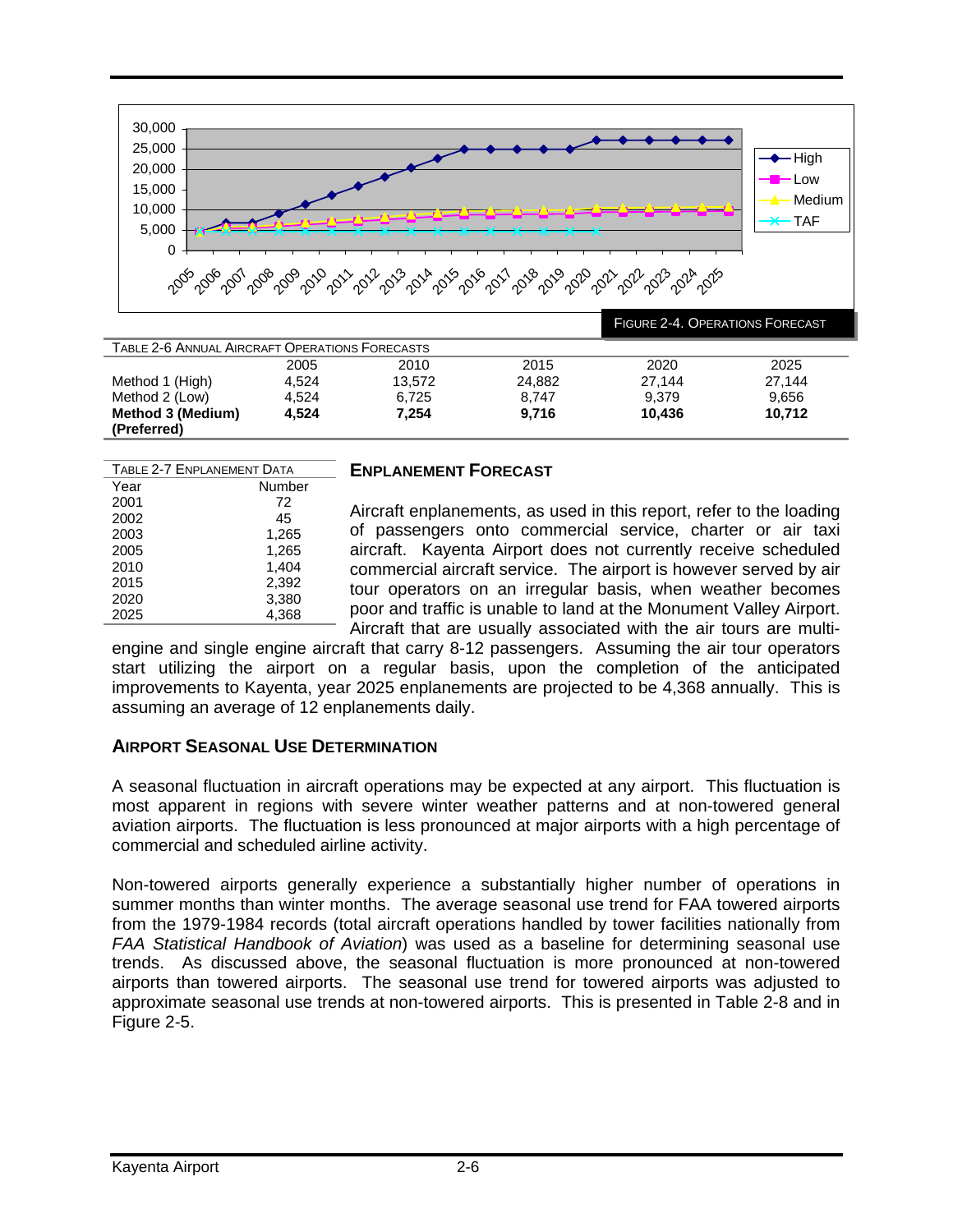| TABLE 2-8 SEASONAL USE TREND |             |         |
|------------------------------|-------------|---------|
| Month                        | Non-towered | Towered |
| January                      | 3.5%        | 7.2%    |
| February                     | 4.0%        | 8.2%    |
| March                        | 4.8%        | 8.6%    |
| April                        | 7.5%        | $9.0\%$ |
| May                          | 11.3%       | 9.1%    |
| June                         | 13.5%       | 9.4%    |
| July                         | 14.8%       | 9.1%    |
| August                       | 13.0%       | 8.7%    |
| September                    | 10.0%       | 8.7%    |
| October                      | 8.0%        | 7.8%    |
| November                     | 5.8%        | 7.1%    |
| December                     | 3.8%        | 7.1%    |



#### **HOURLY DEMAND AND PEAKING TENDENCIES**

In order to arrive at a reasonable estimate of demand for the airport facilities, it was necessary to develop a method to calculate the levels of activity during peak periods. The periods normally used to determine peaking characteristics are defined below:

Peak Month: The calendar month when peak enplanements or operations occur.

Design Day: The average day in the peak month derived by dividing the peak month enplanements or operations by the number of days in the month.

Busy Day: The busy day of a typical week in the peak month. In this case, the Busy Day is equal to the Design Day.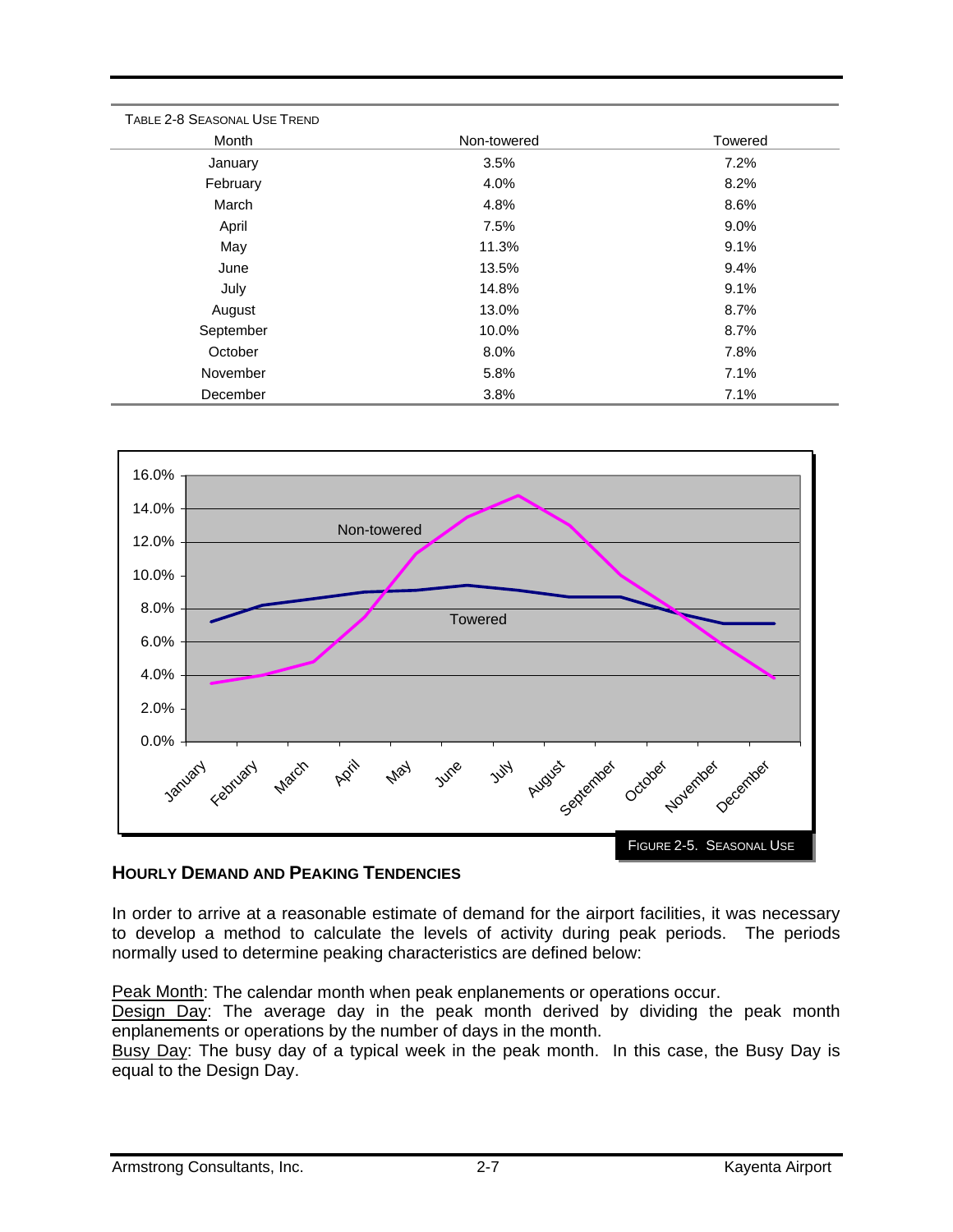Design Hour: The peak hour within the design day. This descriptor is used in airfield demand/capacity analysis, as well as in determining terminal building, parking apron and access road requirements.

Busy Hour: The peak hour within the busy day. In this case, the Busy Hour is equal to the Design Hour.

The Seasonal Use Trend Curve, as presented in Table 2-8, was used as a tool to determine the peaking characteristics for the Kayenta Airport. Using the Seasonal Use information, a formula was derived which will calculate the average daily operations in a given month, based on the percentage of the total annual operations for that month, as determined by the curve. The formula is as follows:

| м       |     | A(T/100)                                  |
|---------|-----|-------------------------------------------|
|         |     | M/(365/12)                                |
| Where T | $=$ | Monthly percent of use (from curve)       |
| м       |     | Average monthly operations                |
| А       |     | Total annual operations                   |
|         |     | Average Daily Operations in a given month |

Approximately 90% of total daily operations will occur between the hours of 7:00 AM and 7:00 PM (12 hours) at a typical general aviation airport, meaning the maximum peak hourly occurrence may be 50% greater than the average of the hourly operations calculated for this time period.

The Estimated Peak Hourly Demand (P) in a given month was, consequently, determined by compressing 90% of the Average Daily Operations (D) in a given month into the 12-hour peak use period, reducing that number to an hourly average for the peak use period and increasing the result by 50% as follows:

| P |  | 1.5(0.90D/12) |
|---|--|---------------|
|---|--|---------------|

*Where* D = Average Daily Operations in a given month.  $P =$  Peak Hourly Demand in a given month.

The calculations were made for each month of each phase of the planning period. The results of the calculations are shown in Table 2-9. As is evident in the Table, the Design Day and Design Hour peak demand in the planning year occurs under VFR weather conditions in the month of July (highlighted in bold in each Table).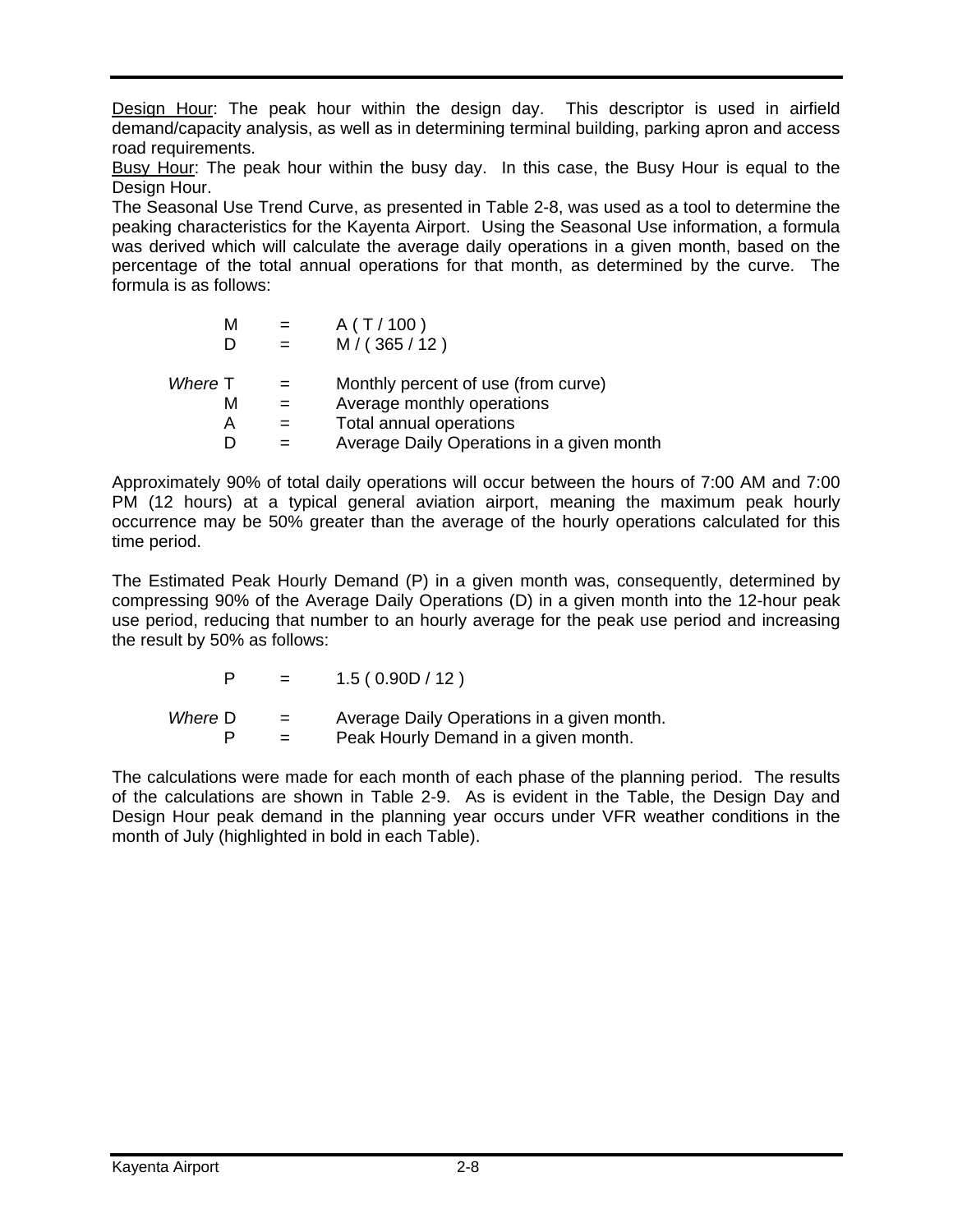|                             |       |         |            |                    | Table 2-9 Estimated Hourly Demand/Month |       |                |            |        |
|-----------------------------|-------|---------|------------|--------------------|-----------------------------------------|-------|----------------|------------|--------|
| MONTHLY/DAILY/HOURLY DEMAND |       |         |            |                    |                                         |       |                |            |        |
| Planning Year: 2010         |       |         |            |                    | Planning Year: 2015                     |       |                |            |        |
| Operations: 7,254           |       |         |            |                    | Operations: 9,716                       |       |                |            |        |
|                             |       |         | Operations |                    |                                         |       |                | Operations |        |
| Month                       | % Use | Monthly | Daily      | Hourly             | Month                                   | % Use | <b>Monthly</b> | Daily      | Hourly |
| January                     | 3.5   | 254     | 8          | 0.9                | January                                 | 3.5   | 340            | 11         | 1.2    |
| February                    | 4.0   | 290     | 10         | 1.1                | February                                | 4.0   | 389            | 13         | 1.5    |
| March                       | 4.8   | 348     | 11         | 1.2                | March                                   | 4.8   | 466            | 15         | 1.7    |
| April                       | 7.5   | 544     | 18         | 2.0                | April                                   | 7.5   | 729            | 24         | 2.7    |
| May                         | 11.3  | 820     | 27         | 3.0                | May                                     | 11.3  | 1,098          | 36         | 4.1    |
| June                        | 13.5  | 979     | 32         | 3.6                | June                                    | 13.5  | 1,312          | 43         | 4.8    |
| July                        | 14.8  | 1,074   | 35         | 3.9                | July                                    | 14.8  | 1,438          | 47         | 5.3    |
| August                      | 13.0  | 943     | 31         | 3.5                | August                                  | 13.0  | 1,263          | 42         | 4.7    |
| September                   | 10.0  | 725     | 24         | 2.7                | September                               | 10.0  | 972            | 32         | 3.6    |
| October                     | 8.0   | 580     | 19         | 2.1                | October                                 | 8.0   | 777            | 26         | 2.9    |
| November                    | 5.8   | 421     | 14         | 1.6                | November                                | 5.8   | 564            | 19         | 2.1    |
| December                    | 3.8   | 276     | 9          | 1.0                | December                                | 3.8   | 369            | 12         | 1.4    |
| Planning Year: 2020         |       |         |            |                    | Planning Year: 2025                     |       |                |            |        |
| Operations: 10,436          |       |         |            | Operations: 10,712 |                                         |       |                |            |        |
|                             |       |         | Operations |                    |                                         |       |                | Operations |        |
| Month                       | % Use | Monthly | Daily      | Hourly             | Month                                   | % Use | Monthly        | Daily      | Hourly |
| January                     | 3.5   | 365     | 12         | 1.4                | January                                 | 3.5   | 375            | 12         | 1.4    |
| February                    | 4.0   | 417     | 14         | 1.6                | February                                | 4.0   | 428            | 14         | 1.6    |
| March                       | 4.8   | 501     | 16         | 1.8                | March                                   | 4.8   | 514            | 17         | 1.9    |
| April                       | 7.5   | 783     | 26         | 2.9                | April                                   | 7.5   | 803            | 26         | 2.9    |
| May                         | 11.3  | 1,179   | 39         | 4.4                | May                                     | 11.3  | 1,210          | 40         | 4.5    |
| June                        | 13.5  | 1,409   | 46         | 5.2                | June                                    | 13.5  | 1,446          | 48         | 5.4    |
| July                        | 14.8  | 1,545   | 51         | 5.7                | July                                    | 14.8  | 1,585          | 52         | 5.9    |
| August                      | 13.0  | 1,357   | 45         | 5.1                | August                                  | 13.0  | 1,393          | 46         | 5.2    |
| September                   | 10.0  | 1,044   | 34         | 3.8                | September                               | 10.0  | 1,071          | 35         | 3.9    |
| October                     | 8.0   | 835     | 27         | 3.0                | October                                 | 8.0   | 857            | 28         | 3.2    |
| November                    | 5.8   | 605     | 20         | 2.3                | November                                | 5.8   | 621            | 20         | 2.3    |
| December                    | 3.8   | 397     | 13         | 1.5                | December                                | 3.8   | 407            | 13         | 1.5    |

## **FLEET MIX**

Kayenta Airport is currently an ARC B-II airport serving predominantly single-engine piston and turbo-prop aircraft, with some use by multi-engine piston and light turbojet aircraft.

Air Medivac Services: Air medivac provides essential emergency medical transport in life threatening situations and patient transfers from clinics to higher level care facilities throughout the Navajo Nation. These users utilize a variety of multi-engine turboprop and turbojet aircraft. Eagle Air Med bases one of their aircraft at the Kayenta Airport and is looking into constructing new hangar, office and fueling facilities at the airport. Eagle Air Med currently flies the King Air C-90 into Kayenta two to three times daily. Aero Care bases a King Air B-200 at the airport and also operates two to three times daily.

Air Tour Operations: Due to the close proximity to Monument Valley, which is a very large air tour attraction, air tour operators are flying into the Kayenta area. The majority of the aircraft they fly are single engine piston such as Cessna 182 and multi-engine turbo prop such as the Twin Otter and Jet Stream 32.